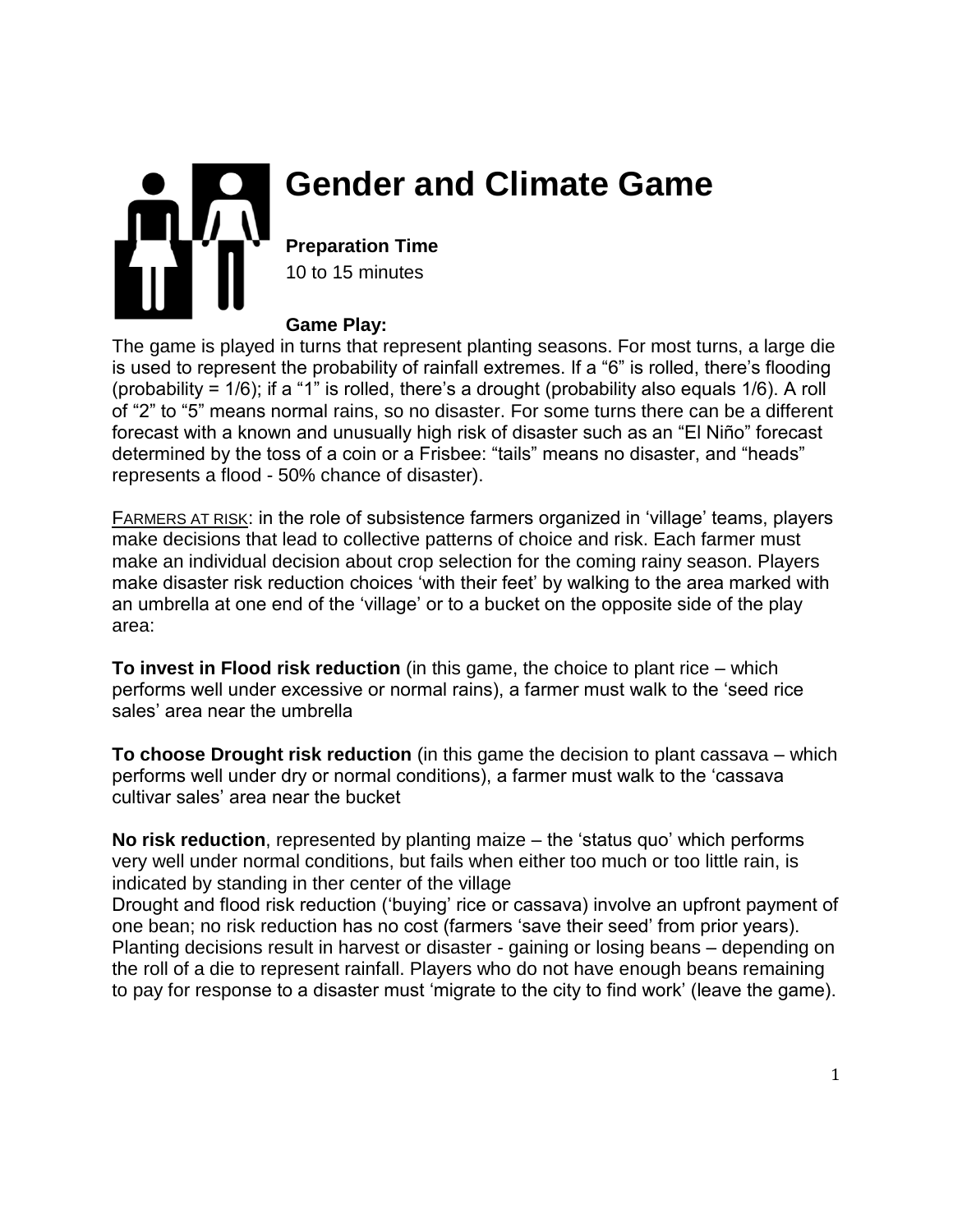INTRODUCING THE GENDER DIMENSION: After 3 rounds of game play, by randomly distributing bracelets, gender roles are randomly assigned:

**Men** are those wearing bracelets. They begin with **2 beans**, representing advantages

**Women** do not wear bracelets. They begin with **1 bean** 

If there is **no disaster** those that have planted a resilient crop **gain 2 beans** if they are playing men, but **only earn 1 bean if they are women** (due to their many other duties).

After a few turns playing with dice then introducing the 'El Niño' forecast (each clearly conveys the sense of probability of disaster occurrence), a *variation representing climate change uncertainty* is introduced: the die is replaced by a truncated cone (of the kind used by veterinarians on wounded dogs or cats). Players find themselves at a loss estimating the new probability of flood or drought, which is determined by different ways in which the cone may land after spinning in the air: big base on floor = "flood"; small base on floor = "drought", rolling on edge = "normal rains". Note that it is very important to spin the cone horizontally to increase chance of disaster.



Because of the counterintuitive probability of different outcomes under conditions of climate change, many players may find themselves wiped out after only a few rounds. Players experience the uncertainty of changing probabilities as well as the consequences of their decisions. This powerfully conveys to participants the need to anticipate and manage changing risks when designing and implementing humanitarian and development work.

These are the basic game mechanics:

- **0. Explain rules** (powerpoint not necessary but file is available)
	- Players should *expect* to be confused, both by the rules and throughout gameplay. Like in the real world, in this game the relationship between decisions and consequences can be complex… Being confused is a natural condition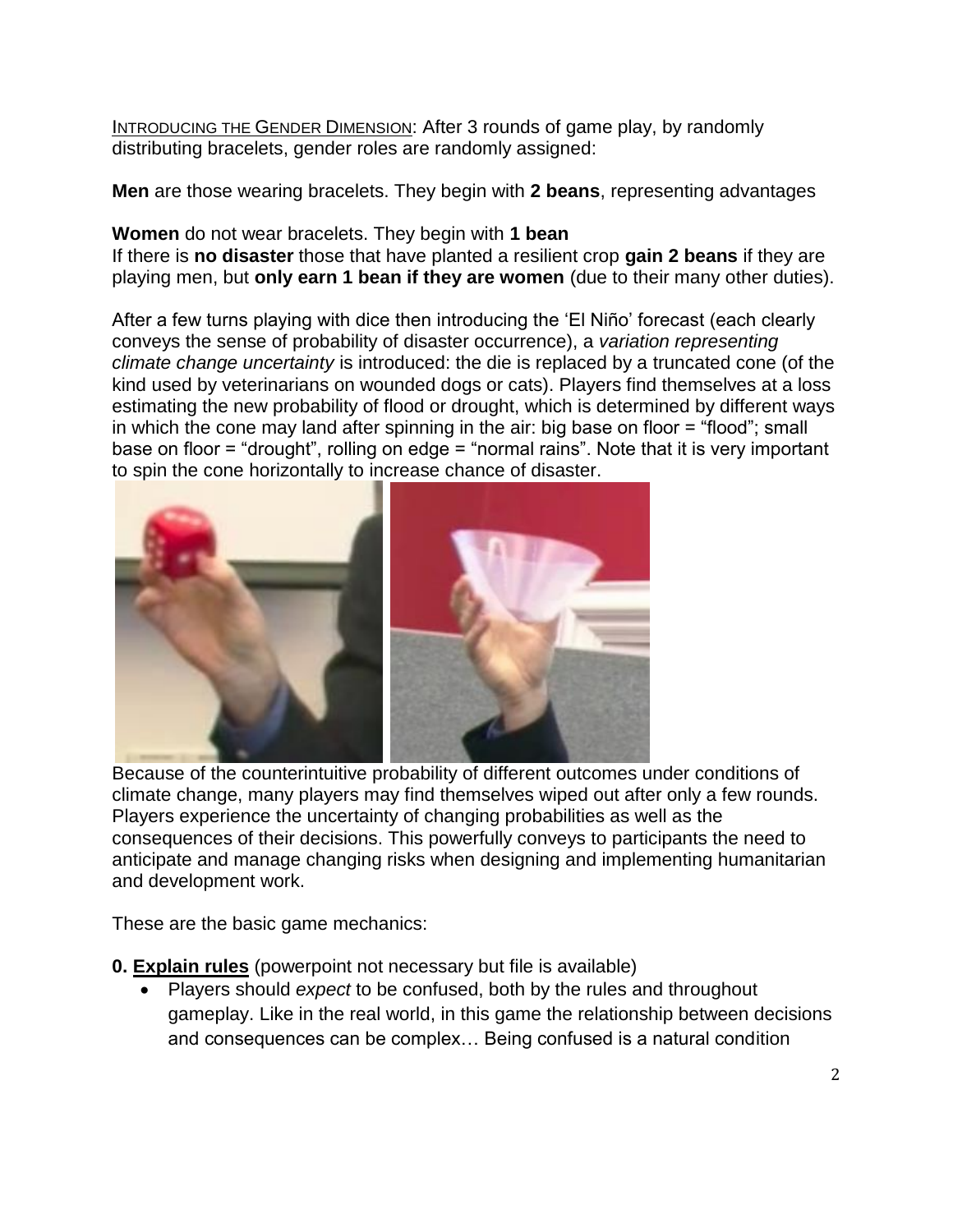(which should dissipate as gameplay evolves and people figure out the implications of the various rules).

- The game is a simplified representation of reality. It is designed to amplify certain aspects that matter for the purpose of learning about resilience, while excluding other aspects of reality that, while relevant, would make the game too complicated. Players join the game accepting the rules – no challenging the rules during gameplay.
- While consultation with team members is encouraged, each player's decisions are individual (nobody can force someone else to act in a certain way). There will be some "practice" rounds, and then six rounds "for real" (with losers, winners, and prizes).
- **Farmers cannot share beans in this game farmers simply may not give away** beans (otherwise players tend to behave in unrealistically altruistic and cooperative ways).
- 1. Practice rounds: play 1 or 2 depending on how quickly players 'get the hang of it" *SHOW THE DIE*, which represents the probability distribution of precipitation, based on the past record *of rainfall* (1 = "drought"; 6 = "flood"; normal rains otherwise) *REMIND FARMERS OF THEIR CHOICES:* Go towards umbrella side for rice, towards bucket for cassava, and to center if planting maize. Risk reduction has a cost: if they choose to plant rice or cassava they must pay one bean upfront *INDICATE SHORT TIME AVAILABLE* for consultation before deadline for individual decisions: rice and cassava sales will be closing! *START COUNTDOWN FOR DEADLINE: "10, 9, 8…"* After end of countdown players

may not change decision.

*END COUNTDOWN WITH A LOUD "STOP!"* Farmers must stay where they are – the location of their feet expresses their choice.

*COLLECT PROTECTION PAYMENTS:* Farmers who chose flood or drought risk reduction must pay one bean to the game assistant ('to plant their rice or cassava'). Facilitator should make and invite observations about decision patterns, such as risk aversion, similarity or difference across teams, etc).

*ROLL THE RAINFALL DIE*

*GIVE & TAKE HARVEST OR DISASTER PAYMENTS* 

If there is no disaster, all players 'harvest': game assistants give 2 beans to every farmer

If a flood happens, game assistants give 2 beans to those who are harvesting in the "rice planting"area, and ask 4 beans to all other farmers 'whose crops were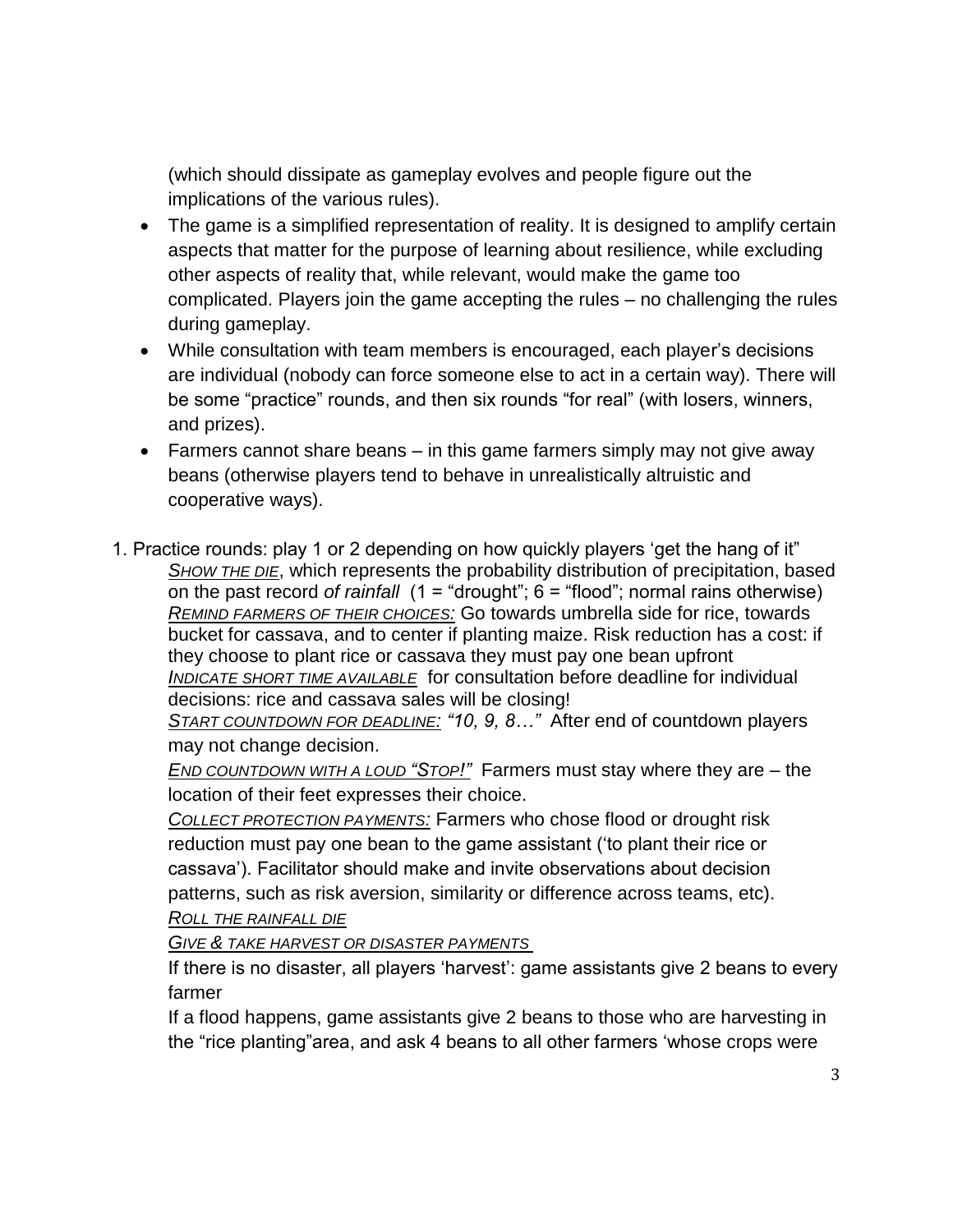washed away'

If a drought happens, game assistants give 2 beans to those who are harvesting in the "cassava planting area", and ask 4 beans to all other farmers whose crops withered

If a farmer cannot pay the 4 beans, she must leave the village 'for the city to fiund work' and is out of the game (narrative: farmer's family will not have enough food to survive the full year, and must seek survival in the capital city). Note that a farmer who pays 4 beans is safe and can stay, even if she is left with no beans: explain that she has no options to invest in risk reduction next planting season. If needed, illustrate what would have been the consequences of a different roll of the die, so farmers become fully familiar with the rules of play

## **3. Explain new additional rules before starting game "for real"**

The "real game" is about to start, with losers, winners and prizes (show what prize will be given to winning farmer and winning village). Before moving on:

Invite players to ask any questions to clarify rules. Answer all questions about game rules and mechanics, but refrain from answering any rules about strategy –let people learn through their own thinking and action.

Explain a minor tweak in the rules: If a farmer cannot pay the 4 beans, she migrates to the capital city, and spends one turn looking for a job... Survival is barely possible but life is miserable, so the following year the farmer decides to migrate back to the rural area… but to the other village, across the river. At the end of the game, the village which has lost the fewest farmers is the winning village

Mention that, like in the real world, throughout the game there may be surprises…

State clearly that the game will end after ten rounds, or after running out of time.

# **4. Begin game "for real"**

- Start by giving sufficient time for farmers in each village to have a meaningful conversation (their last one) with each other. Then:
- Players make individual decisions
- Countdown
- "Stop!"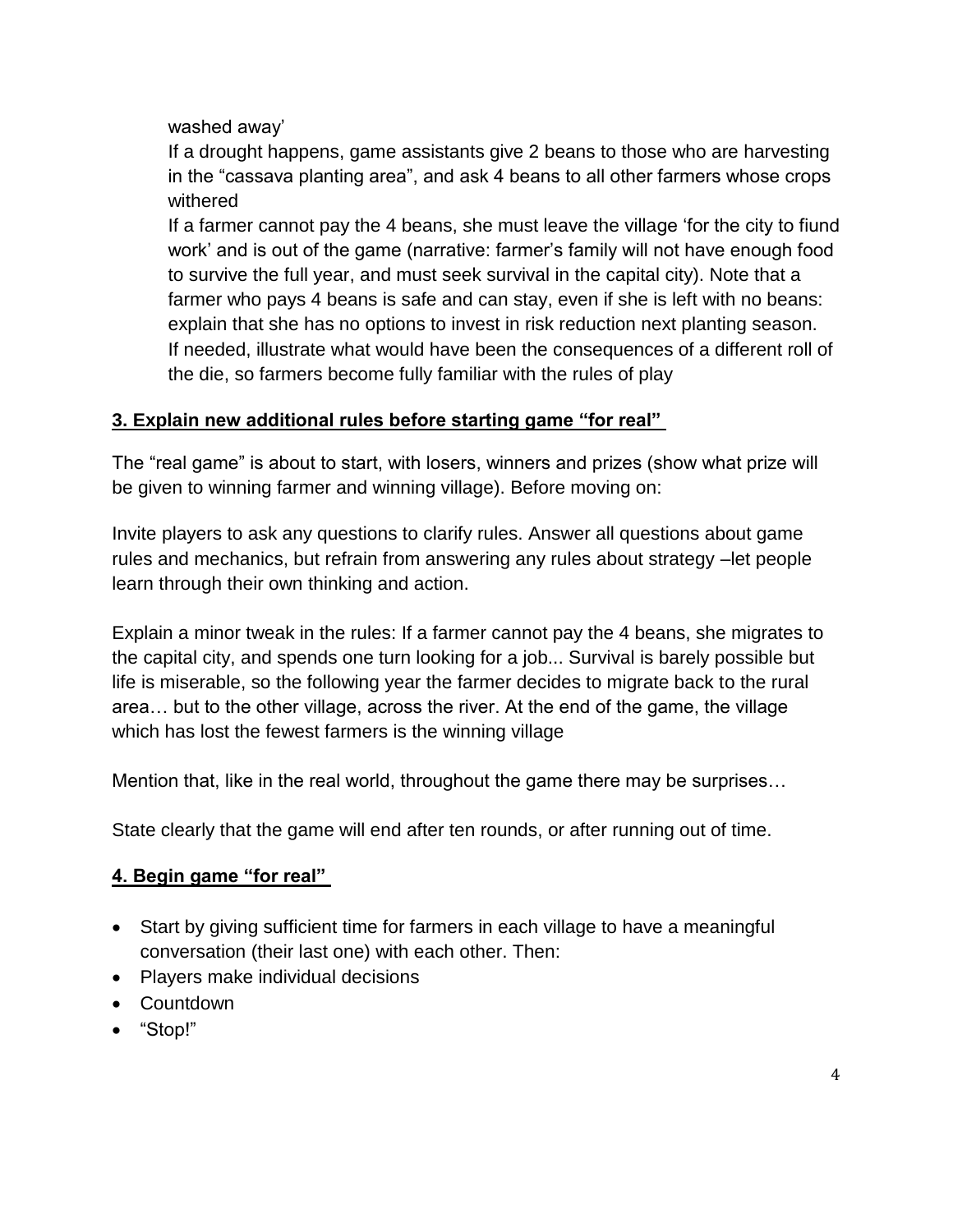- Collection of upfront payment (1 bean) for those who sought flood or drought risk reduction
- Roll of the die
- Game assistants give or take beans according to farmers' planting choice and roll of the die
- Throughout the round facilitator may comment about observed behavior
- Next round begins

## **5. Introduce new conditions affecting player decisions**

At the second or third turn it can be a good idea to introduce an external force that changes conditions for gameplay and therefore can influence decisions (see ppt file).

Other shocks: depending on interest of game session organizers, other types of shocks can be built into the game (e.g. civil unrest erupts and people cannot migrate to city and go to other village, economic crisis raises cost of rice & cassava, etc.)

At the third or fourth turn it is time to introduce climate change. Show truncated cone: "drought" if small base on the floor; "flood" if small base on the floor; normal rains and no disaster if it rolls on its side).

All other rules remain unchanged: Players must make decisions before countdown, there will be a toss of the cone, and outcomes still depend on player choices and random rains.

# **6. Adding Gender Dimension to Game**

At the 4th or 5th turn where players have had a chance to become familiarized with the sequence of the game and its dynamics, introduce the Gender Dimension. To begin, the Facilitator hands out the bracelets to a mix of players (men and women alike). Only half of the players will have a bracelet to wear.

The Facilitator explains that those **players wearing a bracelet will now represent men** in this game. Those players not wearing a bracelet will represent women for the rest of the game. The Facilitator may note that, "We know that men and women are vulnerable to climate change in different ways. What is more, many of women's daily responsibilities go beyond farming and also include raising children, collecting firewood and fetching water, taking care of the sick and elderly, and cooking food for the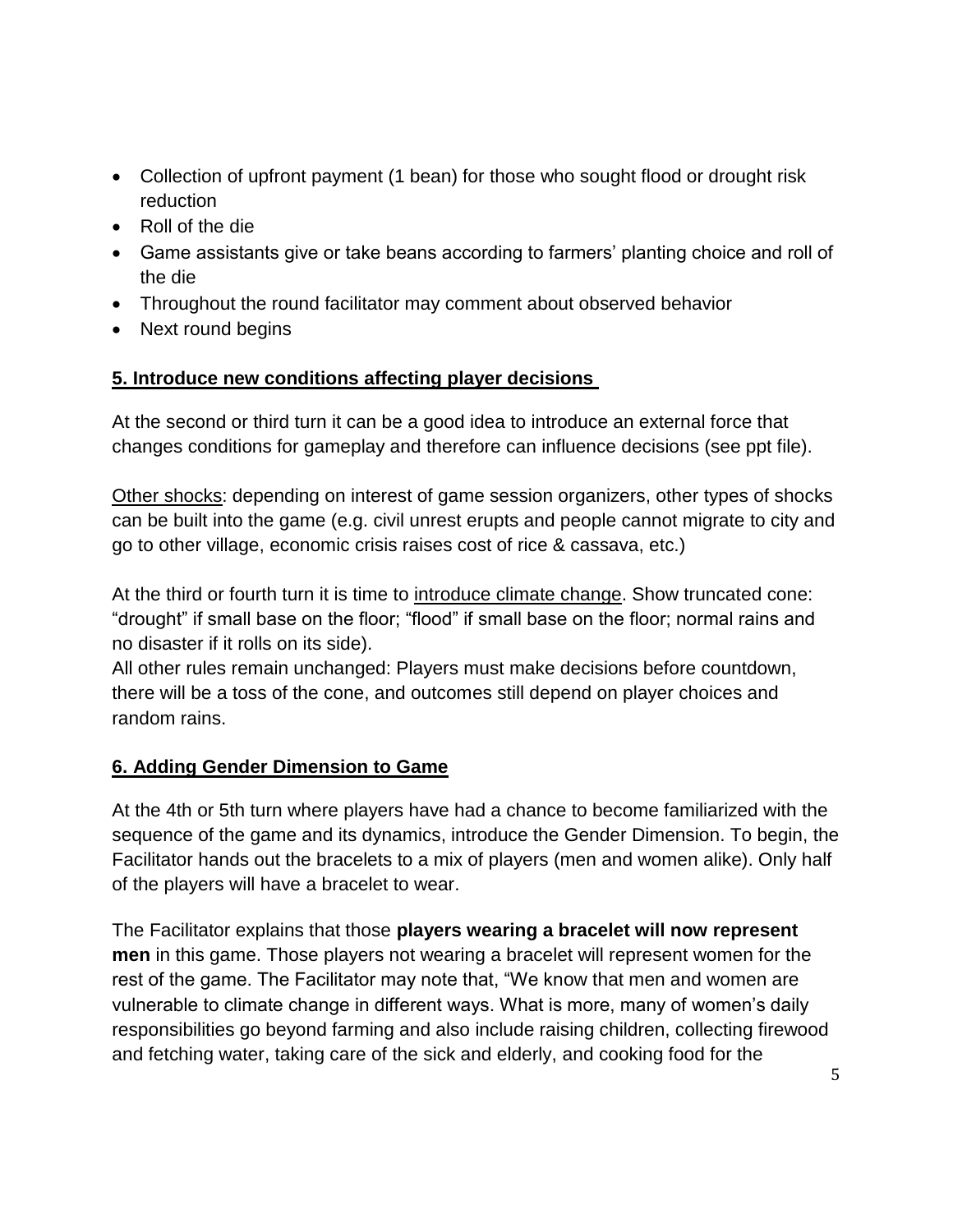household. These unremunerated tasks coupled with social and cultural norms can leave women confronting different challenges than men when disasters strike."

The Facilitator explains that consequently, to represent cultural advantages that enable men to cope differently, and the differential vulnerability of men and women to climate variability and change, for the duration of the game:

Players representing women will begin with three beans and those wearing the bracelets representing men will begin with four. Explain that this increase represents advantages such as land ownership, access to inputs and credit.

If there is no disaster, those that have planted a resilient crop who are playing as men in the game gain 2 beans while those playing as women (no bracelets) who have planted a resilient crop only earn one bean.

At round 7 of the game, if desired, a change in family size due to teenage pregnancy can be introduced as an optional additional gendered dimension.

The facilitator announces that there are some necklaces, but not enough for everyone. Distribute necklaces randomly (toss in air and invite players to catch one if they like) then explain that each of the players who got a necklace to wear "just became a grandparent". Now that their family size has increased, when there is a disaster, those wearing a necklace (whether playing as a man or a woman) must pay one more bean – 5 beans instead of 4 – to feed the family if the harvest fails.

#### **7. Adding "Gender-smart Programming" Dimension to Game**

Finally, introduce a version where females seemingly have an advantage: there is a new donor interested in promoting gender-smart programming. This donor provides support for female-managed home garden systems, recognizing the potential productive value as well as the contribution to poverty alleviation, food security and environmental sustainability that home gardens can offer.

For this final round, females begin with 2 beans and males begin with 1 bean. If there is no disaster, or if there is a disaster but the resilient crops were planted, females thanks to their home gardens' productivity gain 2 beans while men gain 1 bean (with their traditional fields). If there is a disaster, females lose 4 beans and males lose 5 beans; the reason for this is that the womens' home gardens are diversified and benefit from